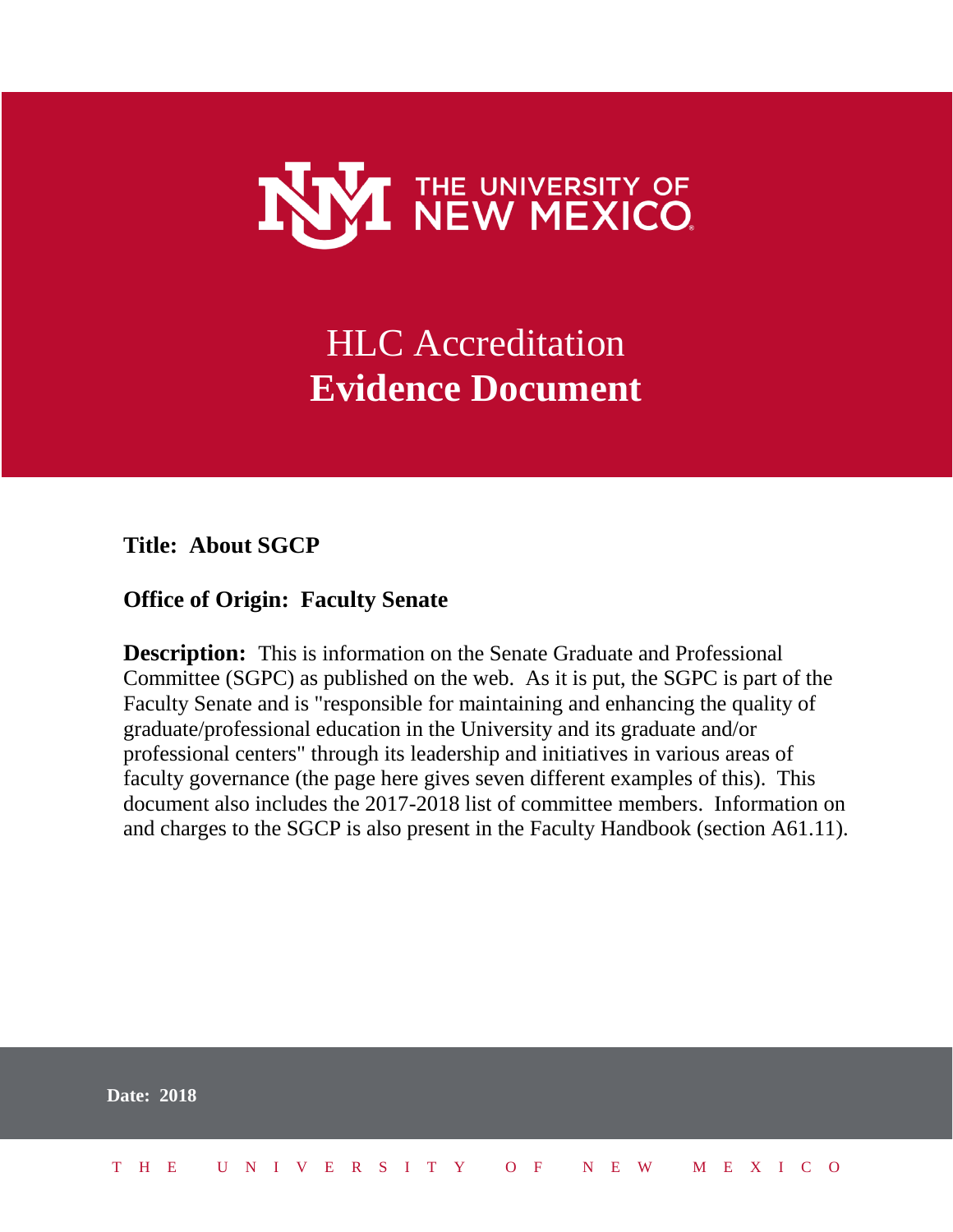

 $SKC$ Resources <del>v</del>

Funding $\star$ 

Prospective Students ▼

**Student Resource Guides** 

Degree Roadmaps

**Faculty/Staff Resources** 

**Graduate Studies Forms** 

**Graduate Teaching** Academy

**Graduate Teaching Tutorials** 

**Library Resource Guide** 

**Ombuds and Dispute Resolution** 

**Online Graduate** Orientation

Plagiarism Tutorial

Professional and **Academic Workshops** (PAW)

The Senate Graduate and Professional Committee

**About SGPC** 

**Curriculum Forms** Submission

**SGPC Meeting Schedule** 

Website Requests ▶

## **About SGPC**

The Senate Graduate and Professional Committee (SGPC), in consultation with College (School or Division) Graduate Committees, the Dean of Graduate Studies and the Executive Vice President for Health Sciences is responsible for maintaining and enhancing the quality of graduate/professional education in the University and its graduate and/or professional centers by

- 1. Making recommendations on proposals for major changes in graduate/professional programs (Forms C and D), including new degrees and certificates, new programs, new majors and minors and concentrations, name changes, substantive changes in existing programs and suspensions or abolition of degrees or programs, and transmitting them to the Faculty Senate;
- 2. Participating, together with members of the Curricula and Undergraduate Committees, in periodic reviews of instructional units and programs;
- 3. Ascertaining the degree to which modifications recommended by the reviews of academic units and programs have been implemented, identifying obstacles to making such modifications, and determining how such obstacles might be surmounted;
- 4. Coordinating and monitoring graduate/professional activities throughout the University;
- 5. Presenting to the Faculty Senate recommendations concerning general policies for graduate/professional education, including the creation, suspension and termination of graduate and/or professional degrees and programs;
- 6. Recommending to the Faculty Senate the granting of graduate, professional and honorary degrees; and
- 7. Hearing and resolving disputes involving policy or quality control issues pertaining to University-wide regulations and standards for graduate and professional students and graduate and professional education following procedures as will be found in

Architecture and Planning, Education, Engineering, Fine Arts, Law, Management, Medical Sciences, Nursing, Pharmacy, Public Administration; three faculty members selected from its Graduate Committee membership by the College of Arts and Sciences, one representing each of the three divisions within the college [sciences, social sciences, humanities], one member each from the University Libraries, University College, and the Graduate and Professional Student Association. The Dean, Associate and Assistant Deans of Graduate Studies, the University Registrar, the Vice Provost for Extended University, and the Provost or his/her designee shall be non-voting ex-officio members.

The selection of faculty members is made in the spring semester of the preceding year and is for a two-year term. The terms are staggered so that Architecture & Planning, Engineering, Law, Management, Nursing, Pharmacy, University College, and one member from Arts & Sciences are chosen in odd-numbered years while Education, Fine Arts, Medical Sciences, Public Administration, University Libraries, and the other two members from Arts & Sciences are chosen in even-numbered years. The GPSA representative is chosen for a one-year term. All representatives will serve no more than three consecutive terms.

**Thesis & Dissertation Manuscript Workshops** 

> Late in the spring semester of each odd-numbered year, the committee membership elects a chair-elect who assumes the chair the fall semester of the next even numbered year. The chair serves a 2-year term, but does not represent his/her College (School or Division). Rather the College (School or Division) Graduate Committee whose representative assumes the chair will choose a new representative to serve out the chair's term or begin a new two-year term, as appropriate.

#### **Committee Members**

**Current List of Committee Members** 



© The University of New Mexico Albuquerque, NM 87131, (505) 277-0111 **New Mexico's Flagship University** 



more at social.unm.edu

**Accessibility Legal Contact UNM** New Mexico Higher Education Dashboard